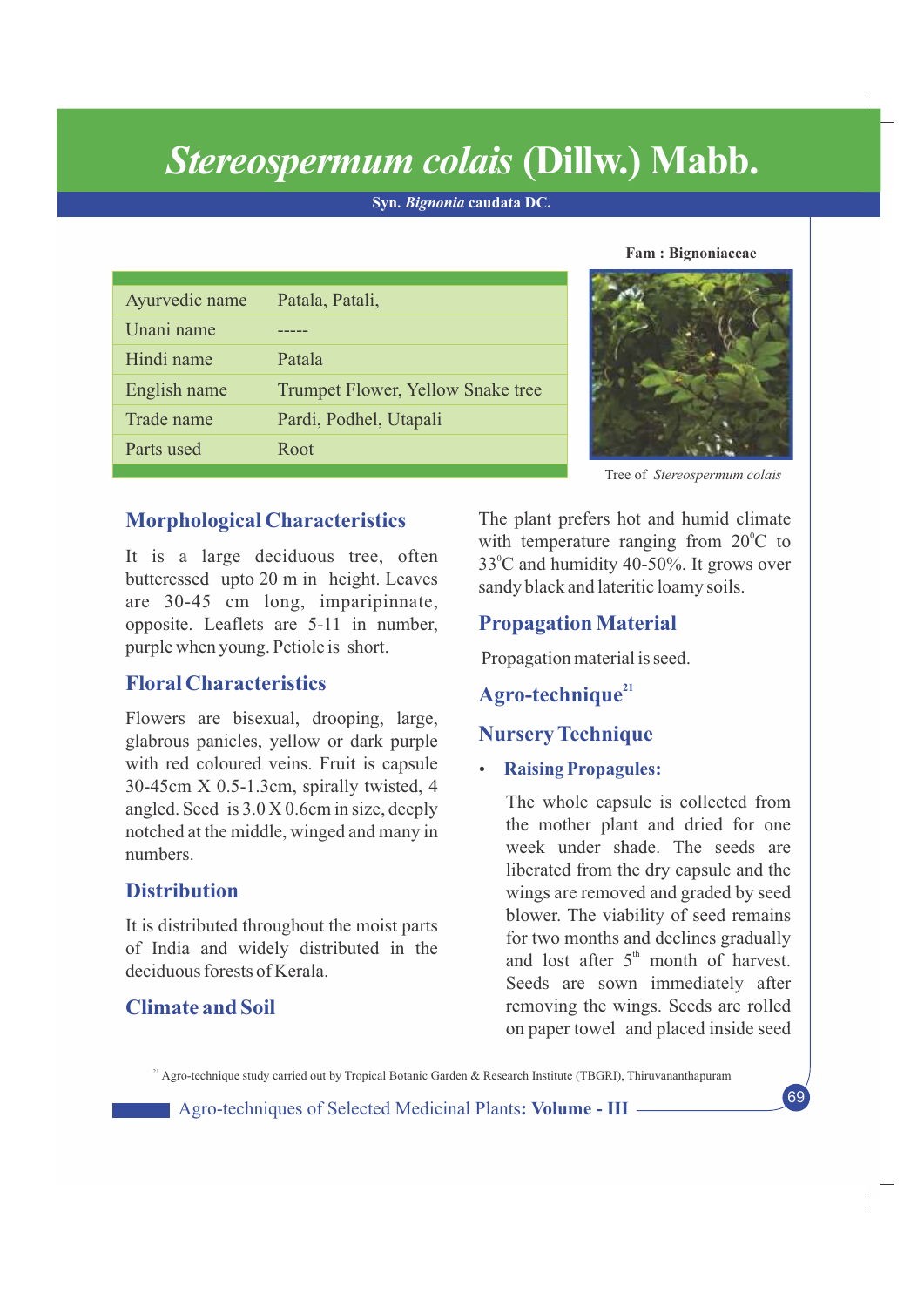germinator at  $32^{\circ}$ C or in nursery condition at room temperature under mist house which are ideal conditions for germination. The seed germination takes place from 6 to 20 days and the germination is completed within 8-15 days. The vegetative propagation are also developed through stem cutting .

#### **Planting of Seedlings:**

Seedlings having two pair of leaves of four cm in height can be transplanted in polybags containing growth medium (sand +cow dung  $\omega(2:1)$ ). Plants remain in polybags for about 8 months before planting in field in next rainy season. Light irrigation and shade facilitate establishment of plants.

#### **Planting in the Field**

#### **• Land Preparation and Manure Application:**

About one year old seedling of 70-80 cm in height is ideal for field planting. Best time for field planting is rainy season at end of May.

## **Transplanting and Optimum Spacing:**

70

 $\overline{\phantom{a}}$ 

Pits of 30cm X 30cm X 30cm are dug at a distance of 10 m between rows. About 330 seedlings are planted in one hectare. It attains a height of 15-20 meter and branches spread up to 10-15 meter in next six years.

#### **Interculture and Maintenance:**

Tree saplings in the field are provided with regular weeding and mulching twice in a year. The plants are given moderate watering in summer season. In the early developmental stages, usually a number of branches arise, but only one leader branch is allowed to grow and supported with good stake. Rest of the branches is pruned out.

**Weeding:** 

Weed removal and mulching is necessary at the basal portion at a diameter of 1.5 meter.

#### **Disease and Pest Control:**

In the seedling stage no serious attack of pest or fungal infection are noticed. Parasitic nematodes infest the foliage and eat chlorophyllous tissue during the summer. It can be controlled effectively by using systemic biopesticides applied as a foliar spray.

#### **Harvest Management**

Ÿ **Crop maturity and Harvesting:**

Root can be harvested after five years.

**Post Harvest Management:** 

Roots are dried in shed and stored in gunny bags.

#### **Chemical Constituents:**

Leaves contain a flavone named

Agro-techniques of Selected Medicinal Plants**: Volume - III**